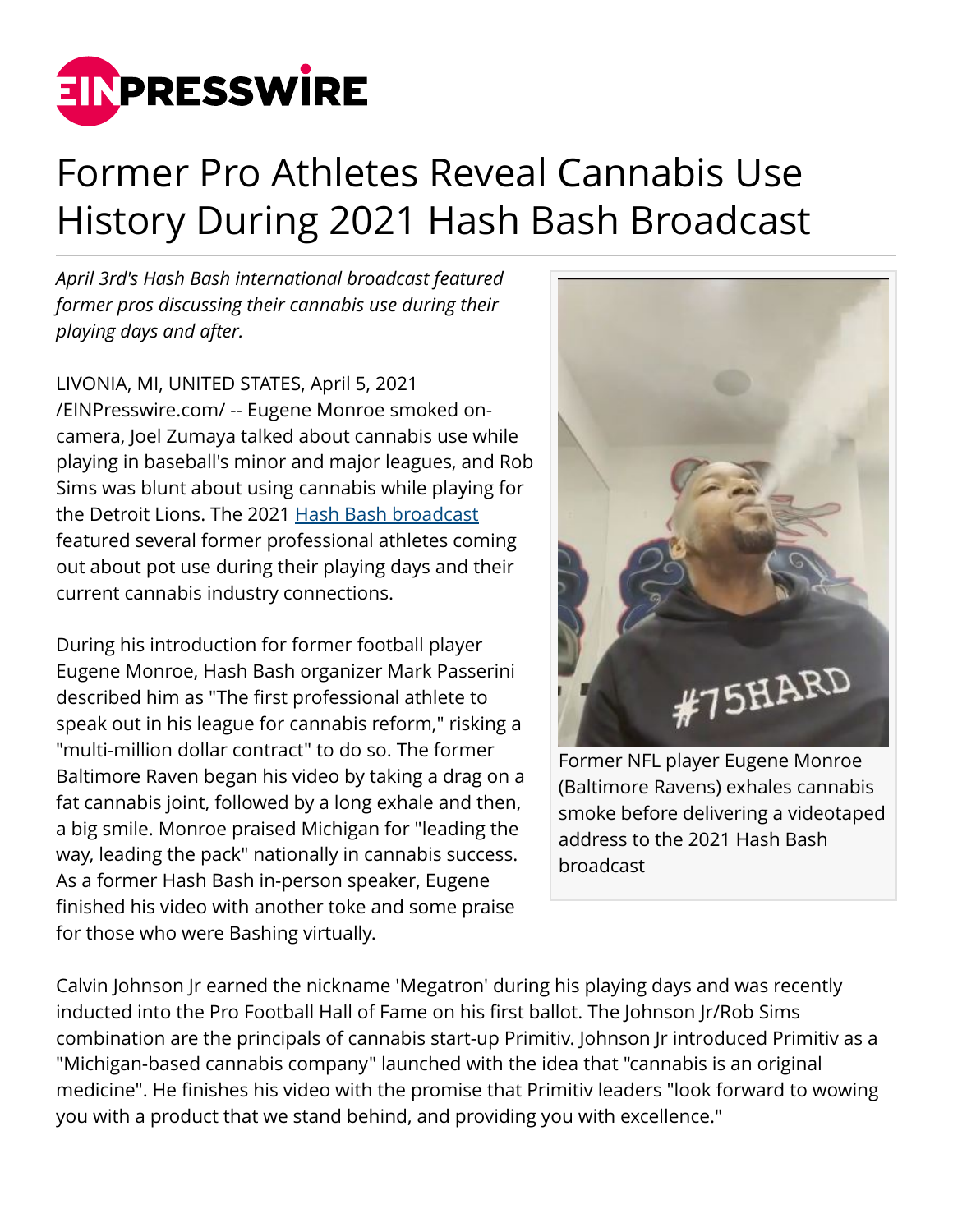His Primitiv partner Rob Sims began straight out with an admission of cannabis use during his pro career. "During and after my playing days I used cannabis as an alternative to opioids," his video begins, adding "this allowed me to safely perform at a high level for my nine year career." Sims said the Primitv line will be launched soon.

Former Detroit Tiger Joel Zumaya recorded a 104.8 mph pitch, at the time the record-setting fastest throw in baseball history. His career ended after suffering "multiple injuries" as a result of constantly performing at a high standard. After starting cannabis use "fairly early in my career," Zumaya stopped using cannabis during his minor league days because they were testing for it. "But as soon as I got on a 40-man roster and I got in the big leagues... I started bringing this back into my life," he said, holding up a cannabis joint. "Best antiinflammatory in the world."

Viola Brands' co-founder Al Harrington commented during his video segment that he'd probably go spark some cannabis "as soon as I get done with this." The former NBA star's uplifting message reminded viewers that "we just have to work together, have an approach where we can all win together and have a lot of fun doing it." He ends with: "Let's light it up, let's smoke, and I'll see you soon."

Michigan has become a de facto home for former pro athletes starting businesses in the cannabis industry. Harrington's Detroit-based Viola Products is a highly visible member of the industry. Monroe gave a video shout-out to his former teammate Drew Nowak who owns a cannabis cultivation company in Kalkaska. Not to be overlooked is Darren McCarty, four-time Stanley Cup winner with the Detroit Red Wings, whose partnership with the Pincanna line was one of the first announced pairings between sport and industry. John Salley of cannabis brand Deuces 22 and McCarty both have spoken during a previous in-person Hash Bash



NFL Hall of Famer Calvin Johnson speaks at 2021 Hash Bash broadcast



Former MLB pitcher Joel Zumaya holds up a cannabis joint during the 2021 Hash Bash broadcast